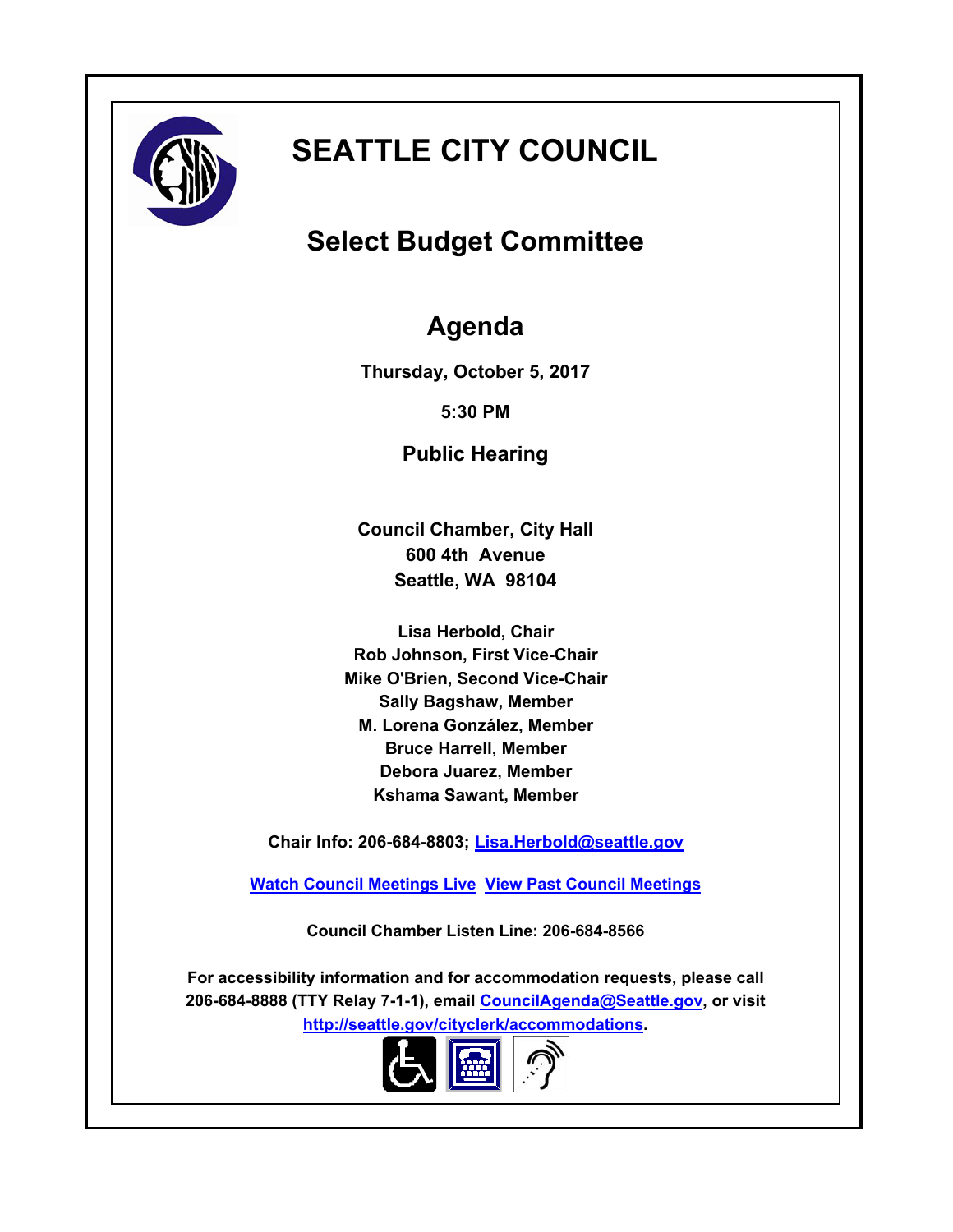# **SEATTLE CITY COUNCIL**

## **Select Budget Committee Agenda October 5, 2017 - 5:30 PM Public Hearing**

## **Meeting Location:**

Council Chamber, City Hall, 600 4th Avenue, Seattle, WA 98104

## **Committee Website:**

http://www.seattle.gov/council/committees/budget

This meeting also constitutes a meeting of the Full Council, provided that the meeting shall be conducted as a committee meeting under the Council Rules and Procedures, and Council action shall be limited to committee business.

*Please Note: Times listed are estimated*

**A. Call To Order**

#### **B. Items of Business**

#### **Public Hearing**

The Select Budget Committee will conduct a public hearing to solicit public comment on: (1) the City's 2018 General Revenue Sources, including a possible property tax levy increase; and (2) the Mayor's 2018 Proposed Budget and 2018-2023 Proposed Capital Improvement Program.

The hearing begins at 5:30 p.m. and continues until all in-person comments have been received. In the interest of time, members of groups, organizations or coalitions with similar interests are encouraged to combine their presentations. Group presentations with four or more people will be limited to five (5) minutes. Individual comments will be limited to two (2) minutes or less.

#### **C. Adjournment**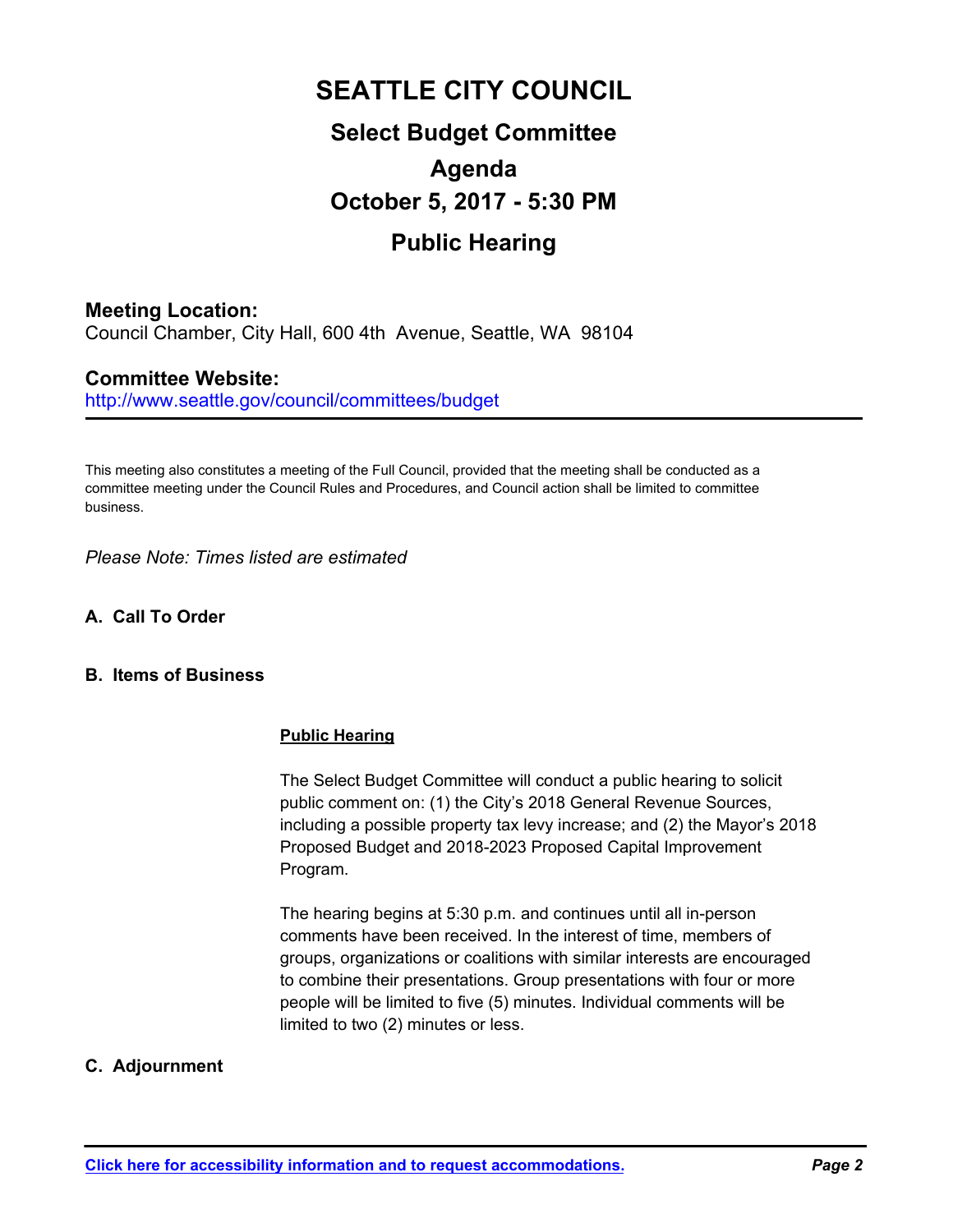#### **Notice of Seattle City Council Public Hearing on 2018 General Revenue Sources & Mayor's 2018 Proposed Budget**

## **Thursday, October 5, 2017 at 5:30 p.m. City Council Chambers, City Hall, Floor 2 600 4th Avenue, Seattle WA 98104**

The Seattle City Council Select Budget Committee, chaired by Councilmember Herbold, will conduct a public hearing at City Council Chambers on Thursday, October 5, 2017, to solicit public comment on: (1) the City's 2018 General Revenue Sources, including a possible property tax levy increase; and (2) the Mayor's 2018 Proposed Budget and 2018-2023 Proposed Capital Improvement Program.

The hearing begins at 5:30 p.m. and continues until all in-person comments have been received. In the interest of time, members of groups, organizations or coalitions with similar interests are encouraged to combine their presentations. Group presentations with four or more people will be limited to five (5) minutes. Individual comments will be limited to two (2) minutes or less.

Those wishing to provide public comment at the public hearing must sign-up on sheets provided outside the entry of the City Council Chambers beginning at 4:30 p.m. The Budget Committee hearing will be cablecast live on Seattle Channel 21 and webcast http://www.seattle.gov/council/watch-council-live.

#### **Information Available**

The Mayor's 2018 Proposed Budget and accompanying 2018-2023 Proposed Capital Improvement Program (CIP), are available online at http://www.seattle.gov/financedepartment. Paper copies of the Proposed Budget and CIP are available at the Central Library. To purchase a printed copy of the Proposed Budget or CIP, please contact Zebra Printing at (206) 223-1955.

For questions regarding the Proposed Budget, contact Jeanette Blankenship of the City Budget Office at (206) 615-0087. For questions about the Mayor's proposed General Revenue Sources, contact George Emerson at (206) 733-9110. For information related to the Council's review of the Proposed Budget, CIP, and General Revenue Sources, please visit http://www.seattle.gov/council/budget or contact Erik Sund, Council Central Staff Budget Coordinator, at (206) 684-8368 or Erik.Sund@seattle.gov.